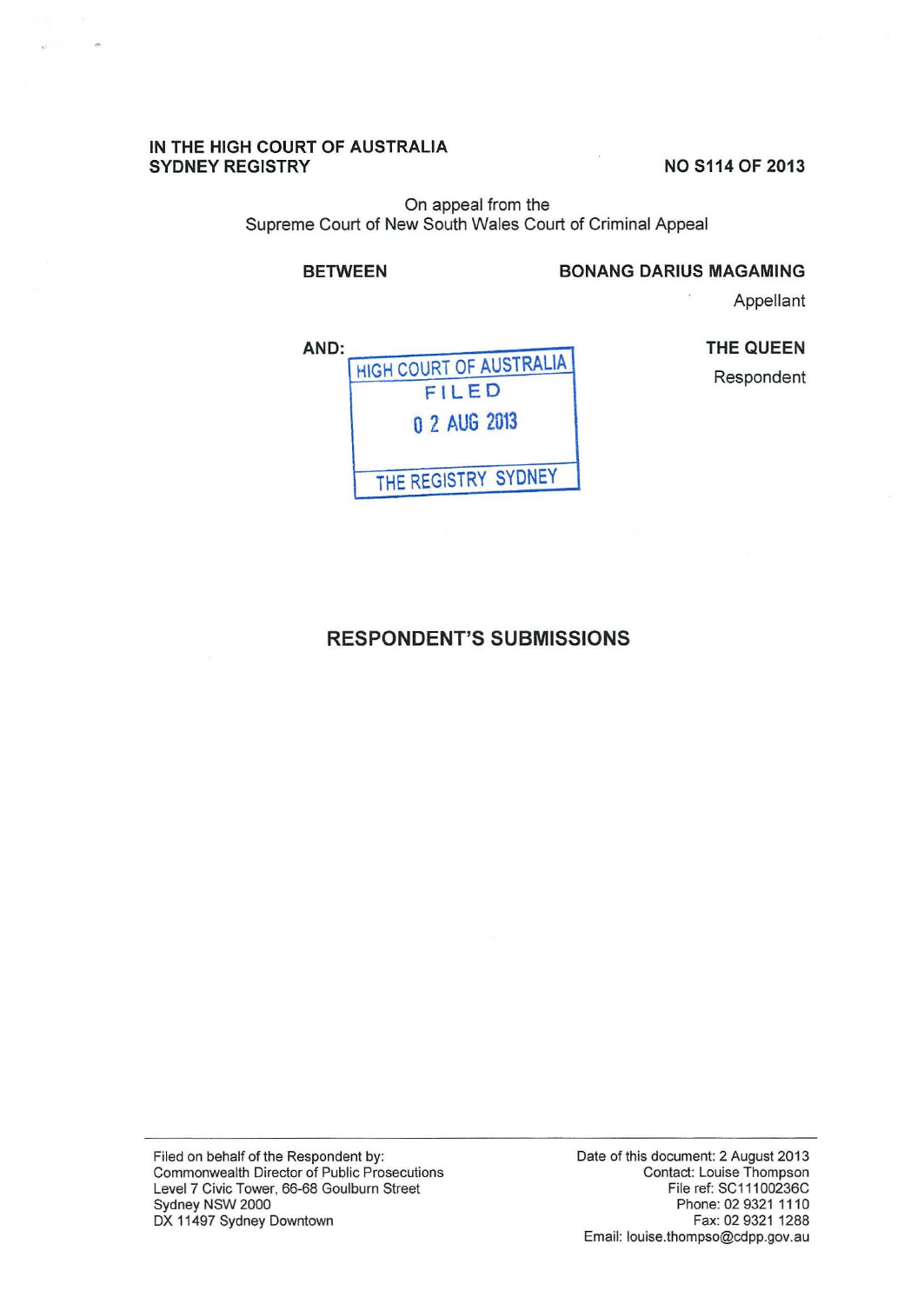## **PART I CERTIFICATION**

1. This submission is in a form suitable for publication on the Internet.

### **PART II ISSUES**

2. This appeal presents the issues set forth in the Appellant's Submissions filed on 12 July 2013 at [4](a} and (b).

# **PART Ill NOTICE IN COMPLIANCE WITH SECTION 788 OF THE JUDICIARY ACT 1903**

3. The Respondent considers that the notices given by the Appellant are sufficient.

### 10 **PARTIV MATERIAL FACTS**

4. The Respondent takes no issue with the material facts set out in the Appellant's Submissions at [9]-[17] or with those set out in the Appellant's Chronology filed on 12 July 2013.

### **PARTV LEGISLATIVE PROVISIONS**

5. The Respondent accepts the legislative history set forth in the Appellant's Submissions at [20]-[26].

### **PART VI ARGUMENT**

6. The Respondent adopts and relies on the argument submitted on behalf of the Attorney General of the Commonwealth (intervening), save in respect of order 3 sought by the Appellant<sup>1</sup> which the foregoing does not address.

### **Sentence**

 $\bf 1$ 

20

7. The Respondent submits that in the event the appeal is upheld order 3 as sought by the Appellant should be made. The Respondent accepts

<sup>1</sup> 

Appellant's Submissions at 20 [112].